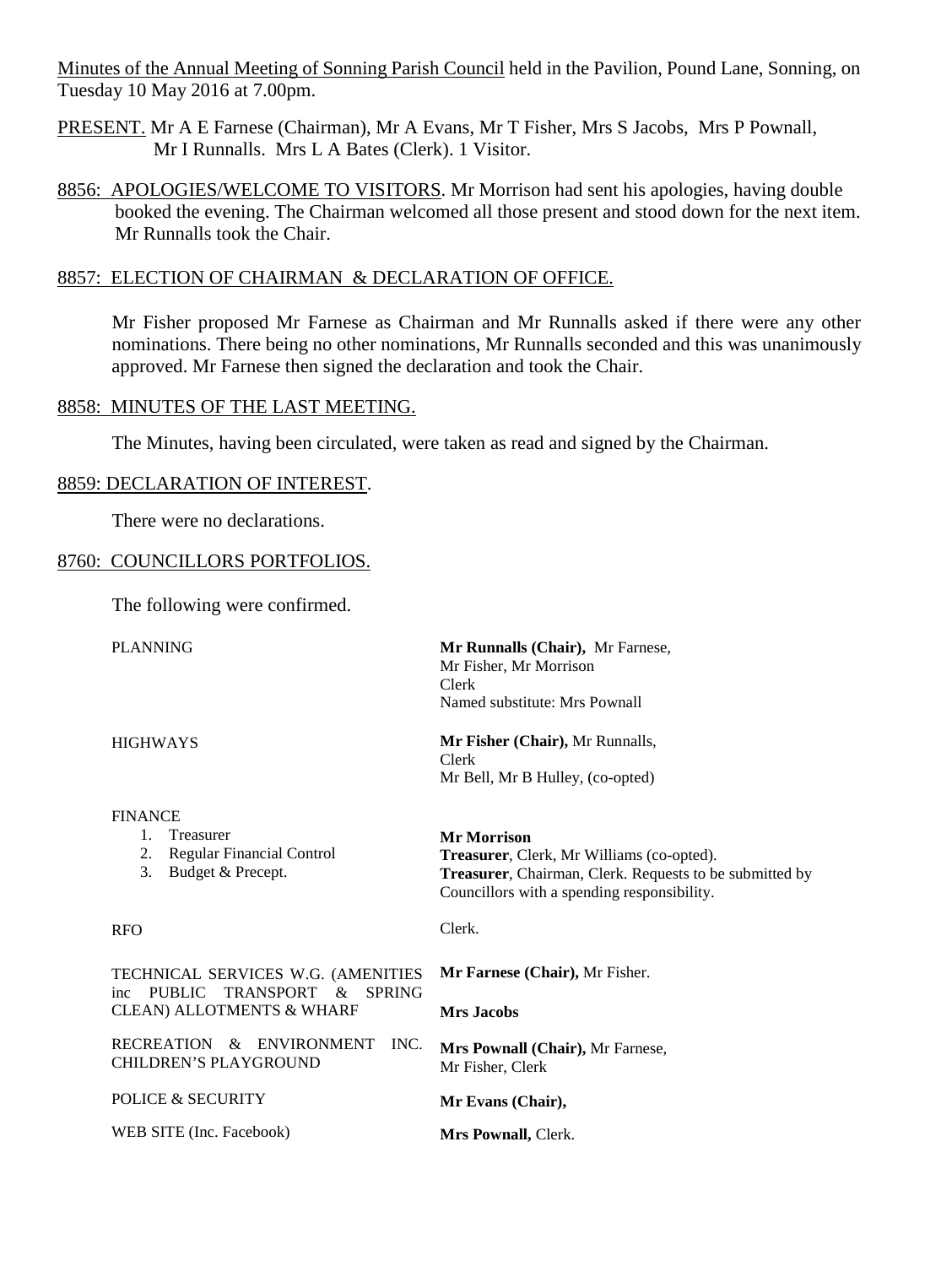## 8761: APPOINTMENTS TO OUTSIDE BODIES.

ALMSHOUSE TRUST SONNING & DISTRICT WELFARE TRUST SONNING EDUCATIONAL FOUNDATION PEARSON HALL MANAGEMENT **COMMITTEE** SONNING TWINNING ASSOCIATION FIRE BRIGADE TRUST Mr Parker (from Feb '09) Mrs Baldwin (ongoing) Mrs Baldwin (ongoing) Mrs Robinson (Ongoing) Chairman (ex-officio) Chairman (ex-officio)

### 8762: CASUAL VACANCY.

This was ongoing. Mr Runnalls made some suggestions and the Clerk would contact the people involved.

### 8763: CORRESPONDENCE

Thank you for Donations. Thank you correspondence had been received from all beneficiaries. August & Acre Field. Mr Chris Rees from Savills had asked for a meeting to discuss plans.

Incorrect Payment from WBC. A payment for another payee had been transferred to the SPC account in error. The Clerk would repay by cheque.

WBC On-line Directory of Services. This was now included on the WBC website.

D of E Volunteering. The RBCS student had thanked the Council but he had been offered, and accepted, another opportunity.

Fire Service Contact for Sonning. Notification had been received that the named person for Sonning was Chris Hastings.

WBC – Re-Consultation on land Availability Assessment Methodology. Comments were invited from 9 May to 5 June.

Volunteer for Speed Watch. The Chairman had spoken to Mr Tony Cowling from South Drive, who voluntarily litter picked in the Marks and Spencer area, and Mr Cowling was prepared to join the Speed Watch volunteers.

The Chairman invited Mr Collier to speak from the audience. Mr Collier explained the repairs required for the damaged car park fencing. The part nearest the main gate would require new posts and the existing had rotted but the rails were reusable, the cost would be £200. The second half, from the gap up to the steps, was being pushed over by the branches from the trees growing in the Dell. Once they were cut back he could straighten the fence. With regards to the rail alongside the steps there appeared to be a post missing and the existing rail had rotted. Following discussion Mrs Pownell proposed, and the Chairman seconded, that Mr Collier should go ahead with the fencing repairs, cut back the tree branches and install a new post and rail for the steps at a cost of £200 for the fencing posts and rails and the price of the step post and rails to be advised as it was a safety issue and had to be addressed urgently. The Chairman proposed and Mrs Pownall seconded, that the Henley Landscapes quote of £600 to remove the tree stump in the children's playground, should be accepted and this was unanimously approved.

The Chairman agreed to check the seats on the Wharf and to dispose of the irreparable one after removing the memorial plaques.

### 8864: PLANNING.

a) Report. Mr Runnalls said that 20 Old Bath Road (152751) had been disposed of as there had been no contact from the applicant for some time. The application for signs at the Great House had been approved as had the application for the Pavilion (153301), Sonning Lane. The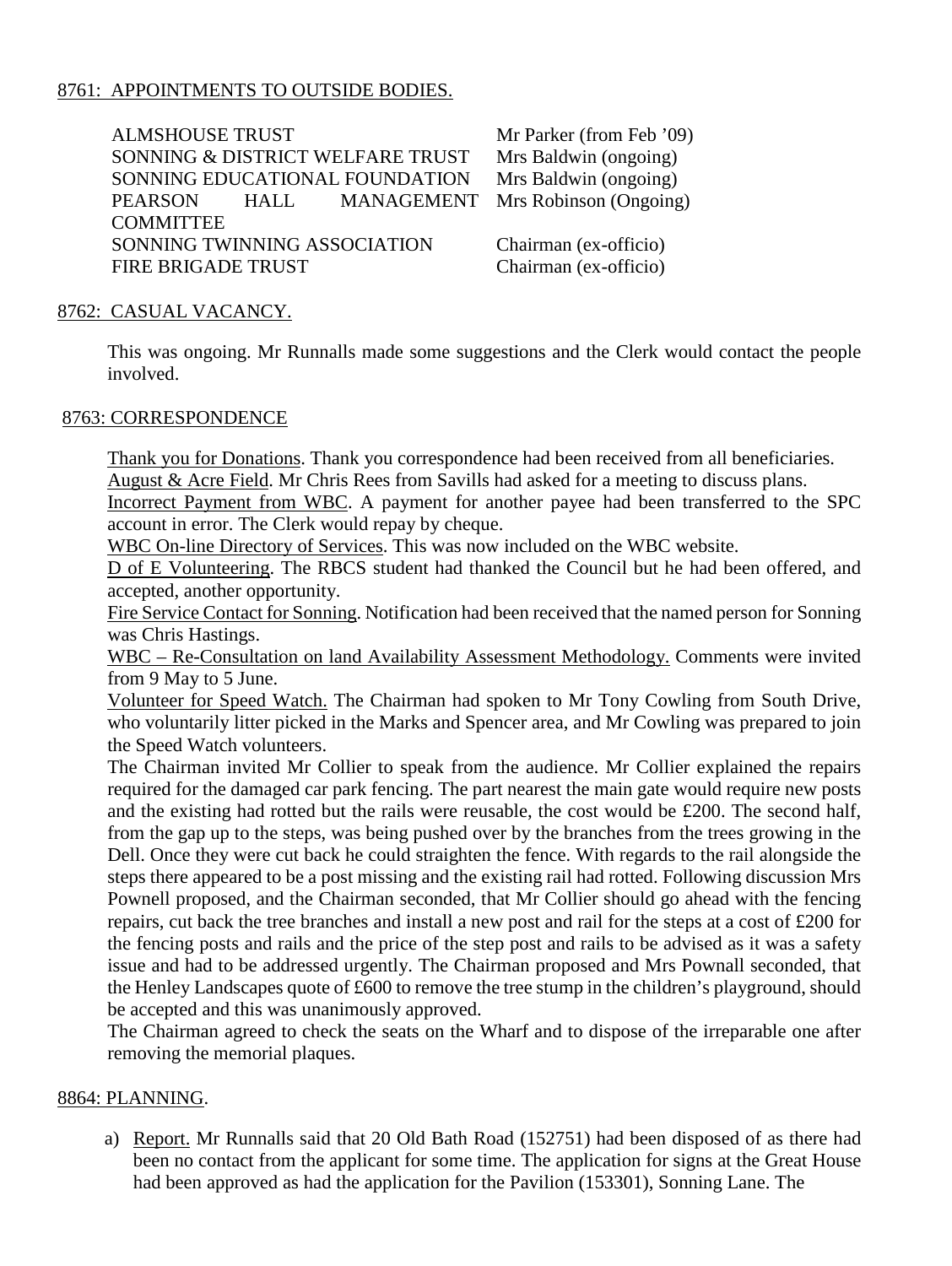application for Little Shire, Mustard Lane (152478) had been withdrawn but a new application had been submitted. The application for 20 Old Bath Road had been refused.

Mr Runnalls said that he and the Chairman had met Chris Rees who had been retained by Alfred Homes to try to find a solution to the planning problems at August and Acre Field that would comply with the Inspectors comments. Mr Rees had produced a very basis sketch plan showing fewer houses in larger plots. Mr Runnalls and the Chairman had made it clear that they were meeting on a casual basis and were not offering advice or Parish Council support.

**The following applications were on going**: The Great House at Sonning (F/2015/0283)**:** Reading Blue Coat School Sonning Lane (152342- F/2014/2319) split decision: Holme Park Farm House, Holme Park Farm Lane (153218): Land adjacent To Model Farm Cottages Bath Road (153307): Greendown (160641): 31 Old Bath Road (160624: The Rockery High Street (160761): 75 Pound Lane (160794): 61 Pound Lane (160907): 9 Glebe Lane (160926).

**The following applications had been disposed**. 29 Old Bath Road (150735):

**The following applications had been approved**: Pavilion, Holme Park Sports Ground (153301).

**The following applications had been refused**. 20 Old Bath Road (152751).

**The following application had been withdrawn.** Little Shire Mustard Lane (152478).

**The following new applications had been received**. Birchley (160967). Details to comply with the following condition of planning consent 152701 (2/2/2016). 12. Archaeology: Apricus House 4 Garde Road (161046), Erection of a single storey side/front extension to dwelling: 32 Sonning Meadows (160981). Erection of single storey extension to dwelling: Little Gogs (161074). Consultation form EE services for the installation of 2no replacement antenna at heights of 21m above ground level, 1no new 300mm dish at a height of 25.4m above ground level and 1no new cabinet to be installed within existing compound: Sonning Church of England Primary School (161037). Demolition of existing staff toilets, new extension and internal alterations to form new secure entrance and reception area and new staff and disabled toilet. External works to form new parking layout and safer access: Little Shire Mustard Lane (161131). Erection of a single storey rear extension, double storey side extension to dwelling and conversion of garage into habitable accommodation: Hillside Pearson Road (161124). Erection of single storey rear extension to dwelling, following demolition and removal of existing lean to extension (amendment to previous consent 153080): Readingensians (161129). Conditions application for the submission of details to comply with the following condition of planning consent 152743 dated 02/12/15: 3. Details of Materials: Shepherds House Overbridge (161142) Prior approval to replace coping stones and anticlimb works to comply with electrification regulations: Shepherds House Overbridge (161118) Listed building application to replace coping stones and anti-climb works to comply with electrification regulations.

# 8865: CONSERVATION AREA ASSESSMENT.

Clare Lawrence (WBC), had invited representatives from SPC and S & SE Society to a meeting in order to discuss the status of the CAA. The Chairman, Mr Runnalls and Mr Fisher agreed to attend and it was understood that Mr Hart and Ms Coulter would also attend.

# 8866: QUESTIONS FOR BOROUGH COUNCILLOR.

In the absence of Cllr Haines, there were no questions.

# 8867: PARISHIONER QUESTIONS

There were no questions.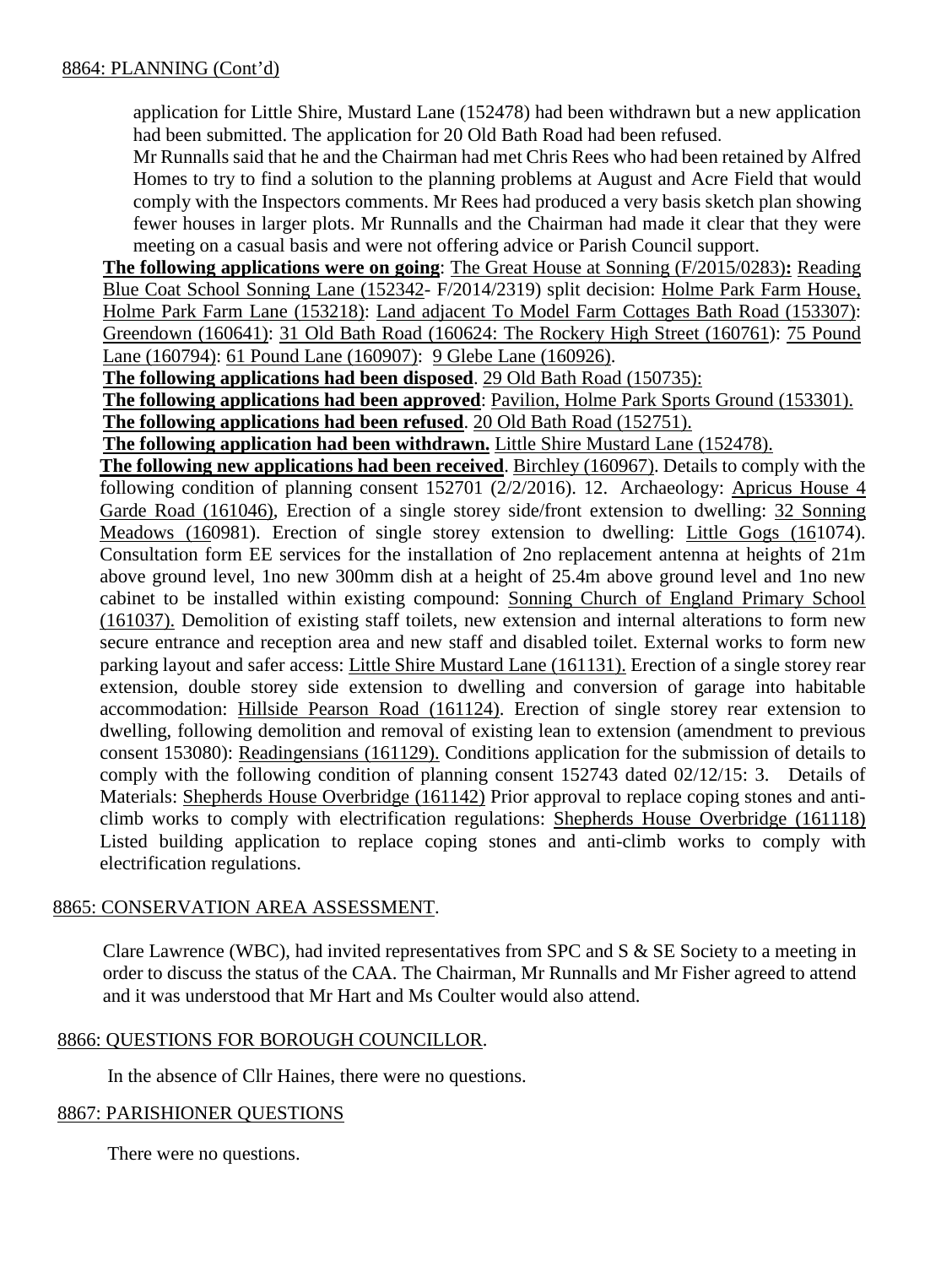### 8868: FINANCE.

# a) Report.

The Clerk had prepared a report and it was noted.

b) Payment of Accounts. Mr Fisher proposed making the following payments, Mrs Jacobs seconded and these were unanimously approved.

| Date        | Chq | Name        | Service Item              | Gross   | <b>VAT</b> | <b>Net</b> | Committee         | Sub-                 |
|-------------|-----|-------------|---------------------------|---------|------------|------------|-------------------|----------------------|
|             |     |             |                           |         |            |            |                   | committee            |
| 5 April 16  | 273 | Inland Rev. | Tax                       | 192.00  | 0.00       | 192.00     | <b>CLERK</b>      | <b>Clerks Salary</b> |
| 5 April 16  | 273 | Inland Rev. | <b>NIC</b>                | 21.36   | 0.00       | 21.36      | <b>CLERK</b>      | <b>Clerks Salary</b> |
| 19 April 16 | 274 | Son         | Mow Playground            | 28.00   | 0.00       | 28.00      | <b>RECREATION</b> | Playground           |
|             |     | Landscape   |                           |         |            |            |                   | Mow                  |
| 19 April 16 | 274 | Son         | Mow Wharf                 | 28.00   | 0.00       | 28.00      | <b>ENVIRON.</b>   | Wharf                |
|             |     | Landscape   |                           |         |            |            |                   | Mowing               |
| 19 April 16 | 275 | K Trimmings | Litter<br>March<br>$^{+}$ | 274.83  | 0.00       | 274.83     | <b>HIGHWAYS</b>   | <b>Litter Picker</b> |
|             |     |             | underpay '16              |         |            |            |                   |                      |
| 29 April 16 | 276 | L A Bates   | Pav. TV Licence           | 145.50  | 0.00       | 145.50     | <b>SPORTS</b>     | Other (SCC)          |
| 29 April 16 | 277 | <b>BALC</b> | <b>Subs</b>               | 396.08  | 66.01      | 330.07     | <b>ADMIN</b>      | Subscriptions        |
| 29 April 16 | 279 | Playsafety  | ROSPA Inspection.         | 222.60  | 37.10      | 185.50     | <b>RECREATION</b> | Playground           |
| 29 April 16 | 280 | <b>SSE</b>  | New Pound Lane light      | 627.46  | 104.38     | 523.08     | <b>HIGHWAYS</b>   | Lighting             |
|             |     |             | <b>Months Total</b>       | 1935.83 | 207.49     | 1728.34    |                   |                      |

## PAYMENT OF ACCOUNTS MAY '16 (1 TO 30 APRIL)

## c) Income and Expenditure Account 2015/16.

Due to unforeseen circumstance these were not available but Mr Morrison would present the final version at the Annual meeting and they would be approved at the June meeting.

d) Appointment of Internal Auditor.

Mr Evans proposed and Mr Morrison seconded appointing Mr Gilson, who had carried this out previously, as the internal auditor and this unanimously approved.

### 8869: HIGHWAYS.

Mr Evans said that he had been trying to contact Mr Horton at WBC in regard to the electronic speed signs. The Chairman agreed to try. Mr Evans said that the police had information about installing the electronic signs and it was possible to borrow a portable sign from the police. Mr Evans had attended the Neighbourhood Watch meeting but there was not a lot to report. Since the No Cold Calling Zone had been introduced two young men had been seen in Sonning and this had been reported to the police. On the same day a young man had called at Mr Evans home and had tried to push the door open when Mr Evans pointed out the status of Sonning and started to close the door. Mr Evans was in control of the situation and called the police but and elderly person might be more vulnerable to such aggressive behaviour. The police had arrived swiftly and had spoken to the man but other Councillors had seen the pair still in Sonning later in the day. Questions were raised about who could and who could and could not call in a No Cold Calling Zone (charities, religious etc.). Mr Evans would seek clarification on this. Mrs Pownall said that unwanted clothing could be left at Sonning School for collection on 9 June.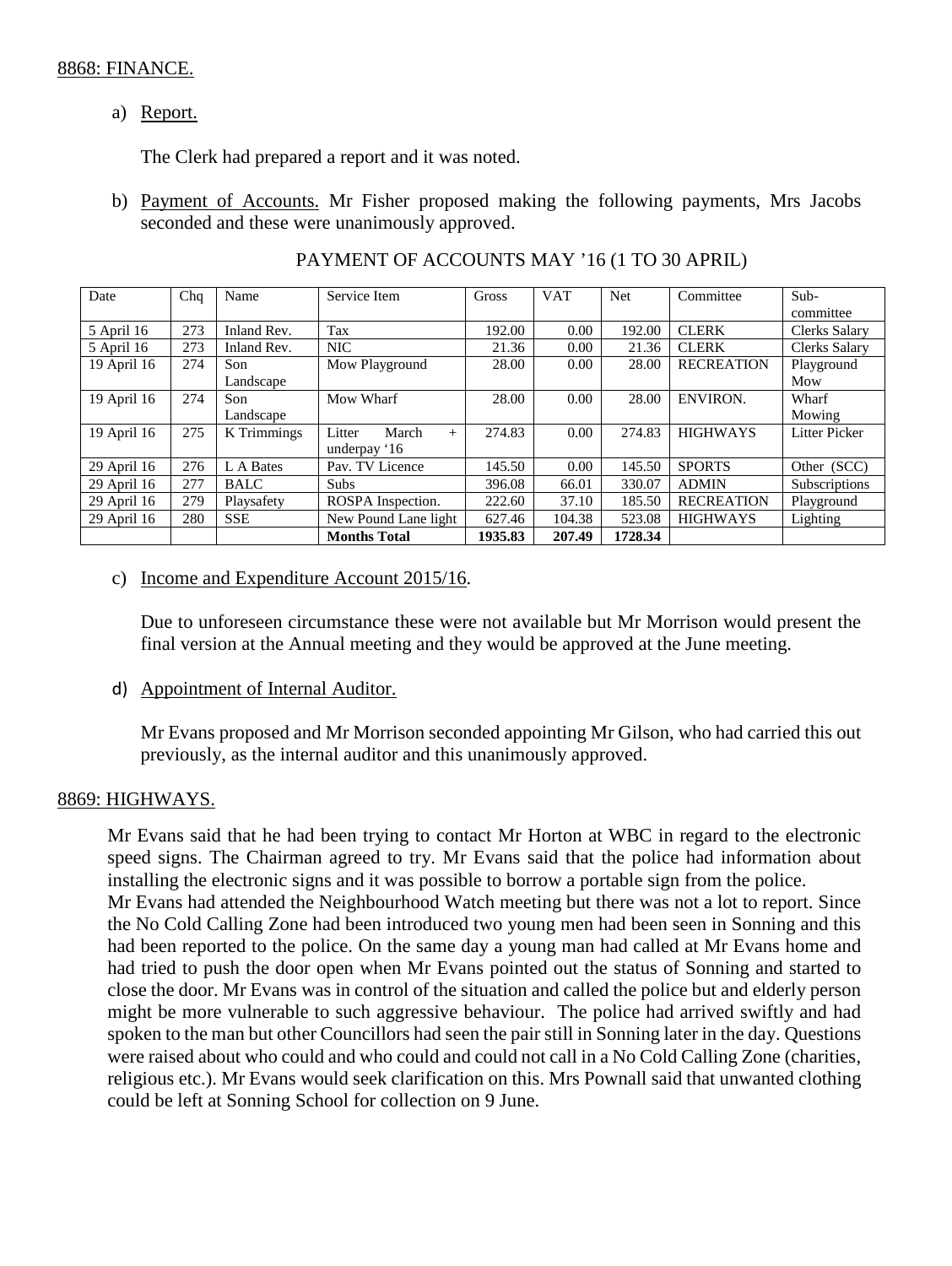## 8870: RECREATION AND ENVIRONMENT W.G.

- a) Report. Mrs Pownall said that the ROSPA report had noted that the concrete on the skate park needed to be repaired and Mr Pownall would be asked to look at this. The Clerk would ask Wickstead to look at the large swings. Mrs Pownall said the pavilion had been broken into and she had purchased alarms for the doors and arranged for an electrician to repair the outside security light. SCC had employed a cleaner to clean the pavilion after the footballers and she proposed paying £30 towards this, Mr Fisher seconded and this was unanimously approved. Complaints had been received about the untidy state of the entrance next to the bus stop since the bollards had been damaged and further damage had been done at the same time as the pavilion was broken into. The Chairman agreed to look into replacing the bollards with sleepers
- b) Safety Checks. Mrs Pownall said that these had been carried out.
- c) Water Drain-Off Work. This was ongoing.
- d) Pavilion Drain Works. Mrs Pownall said that the drain had been discovered next to the containers and Mr Pownall had rodded it as far as possible. It was agreed to wait to see if this was sufficient.
- e) Quotes for the Playground. Nothing had been received from the contractor, the Clerk had chased and would chase again.
- f) Wharf Works. The manager had emailed to ask what SPC wanted to do about the verge next to the boundary. Turf would not survive without watering every day. Seed should be ready to cut in approximately 6 weeks and bark would be low maintenance. The Chairman agreed to visit the Wharf and make a decision. Mrs Jacobs said that most of the work had been completed and the Chairman said that it was looking fine and the hedge was beginning to grow. Mrs Jacobs said that the slats on a second seat were loose and needed to be repaired.
- g) Request for a Memorial Seat. A request had been received from the Vice Chairman of SCC following the death of his father, to put a seat on the recreation ground. This was agreed but some details needed to be arranged and Mrs Pownall agreed to do this.
- h) SLTC Hedge. It was agreed to ask Mr Collier to look at the possibility of reducing the hedge.
- i) Request from SCC. Mrs Pownall said that it was the Clubs presidents Day on 28 August and sporting personalities had been invited to attend and a Fish and Chip vendor would be on site. The Club hoped to get up to 500 visitors on the day and asked if they could park on the far end of the field. It was agreed that this could not be permitted.

### 8871: TECHNICAL SERVICES.

Safety Checks. The Chairman had carried out the safety checks.

 Lighting Upgrade. Mr Fisher and the Chairman had met Mr White and the price quoted included supply and fitting the new lights. There were 24 metal or concrete lamps and Mr White had stressed that the concrete columns should be replaced urgently due to their age. Mrs Jacobs said that, having seen the Chairman's letter. the Scarecrow committee had indicated that they could pay towards heritage lights in the CA and Mr Fisher said that the Fire Brigade Trust had indicated something similar. There were still one or two lights in the CA that were not of the heritage design. Following discussion it was agreed that, in principle, the concrete lights should be a priority and Mr Fisher would inform Mr White and ask how to progress this.

Request for Dog Bins. ISS had agreed that they would collect dog waste from a new bin on the Nature Reserve/RBCS Reserve once it was installed the Clerk would inform Mr Driver. ISS would be able to empty a new bin on the towpath providing it was no further than 200 metres from the nearest parking area, which was approximately half way between the Lock and the RBCS boathouse. It was agreed that the Clerk would price and order a new bin and post from Glasdon.